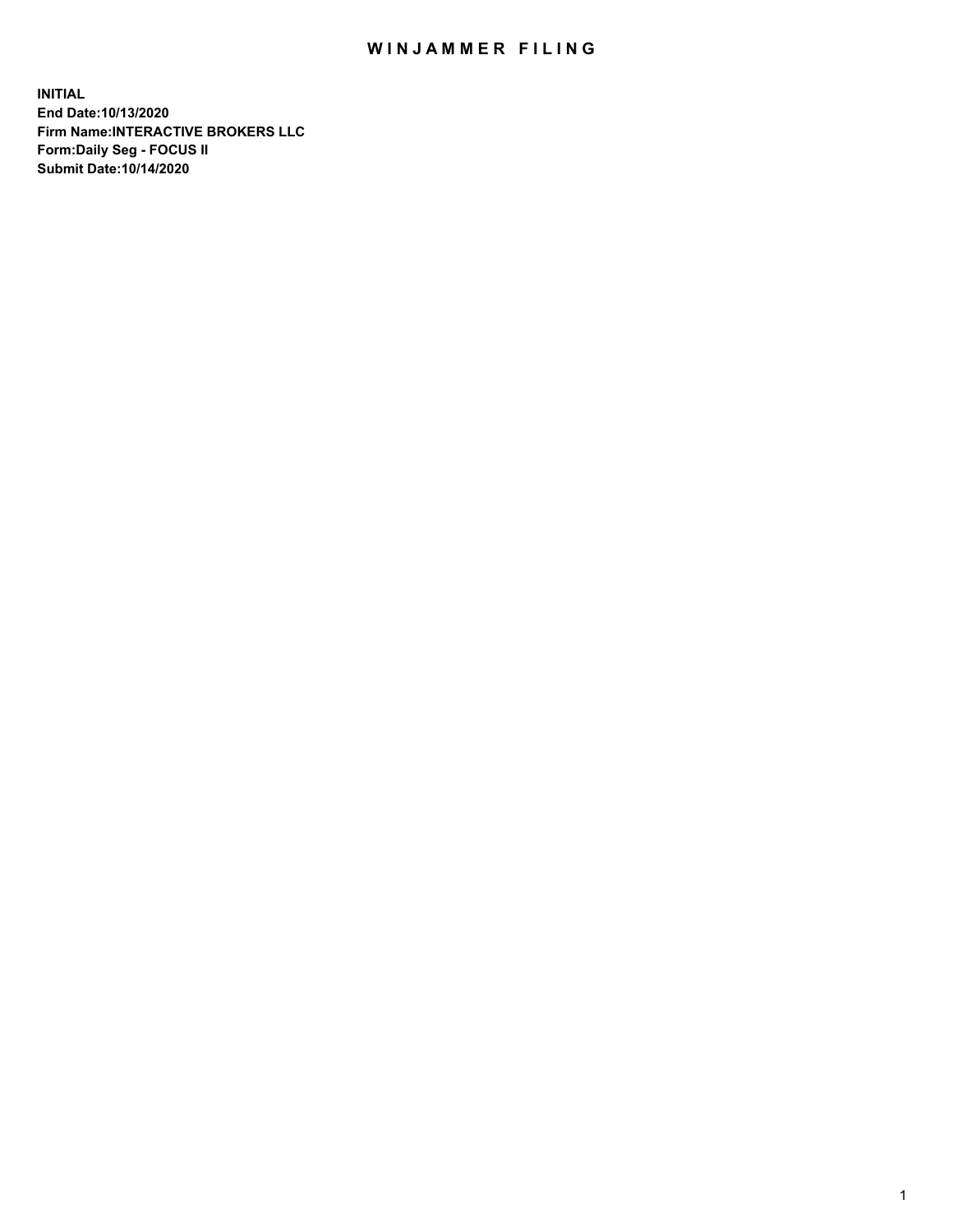**INITIAL End Date:10/13/2020 Firm Name:INTERACTIVE BROKERS LLC Form:Daily Seg - FOCUS II Submit Date:10/14/2020 Daily Segregation - Cover Page**

| Name of Company                                                                                                                                                                                                                                                                                                                | <b>INTERACTIVE BROKERS LLC</b>                                                  |
|--------------------------------------------------------------------------------------------------------------------------------------------------------------------------------------------------------------------------------------------------------------------------------------------------------------------------------|---------------------------------------------------------------------------------|
| <b>Contact Name</b>                                                                                                                                                                                                                                                                                                            | James Menicucci                                                                 |
| <b>Contact Phone Number</b>                                                                                                                                                                                                                                                                                                    | 203-618-8085                                                                    |
| <b>Contact Email Address</b>                                                                                                                                                                                                                                                                                                   | jmenicucci@interactivebrokers.c<br>om                                           |
| FCM's Customer Segregated Funds Residual Interest Target (choose one):<br>a. Minimum dollar amount: ; or<br>b. Minimum percentage of customer segregated funds required:%; or<br>c. Dollar amount range between: and; or<br>d. Percentage range of customer segregated funds required between:% and%.                          | <u>0</u><br>$\overline{\mathbf{0}}$<br>155,000,000 245,000,000<br><u>00</u>     |
| FCM's Customer Secured Amount Funds Residual Interest Target (choose one):<br>a. Minimum dollar amount: ; or<br>b. Minimum percentage of customer secured funds required:% ; or<br>c. Dollar amount range between: and; or<br>d. Percentage range of customer secured funds required between:% and%.                           | <u>0</u><br>$\overline{\mathbf{0}}$<br>80,000,000 120,000,000<br>0 <sub>0</sub> |
| FCM's Cleared Swaps Customer Collateral Residual Interest Target (choose one):<br>a. Minimum dollar amount: ; or<br>b. Minimum percentage of cleared swaps customer collateral required:% ; or<br>c. Dollar amount range between: and; or<br>d. Percentage range of cleared swaps customer collateral required between:% and%. | <u>0</u><br>$\underline{\mathbf{0}}$<br>0 <sub>0</sub><br>0 <sub>0</sub>        |

Attach supporting documents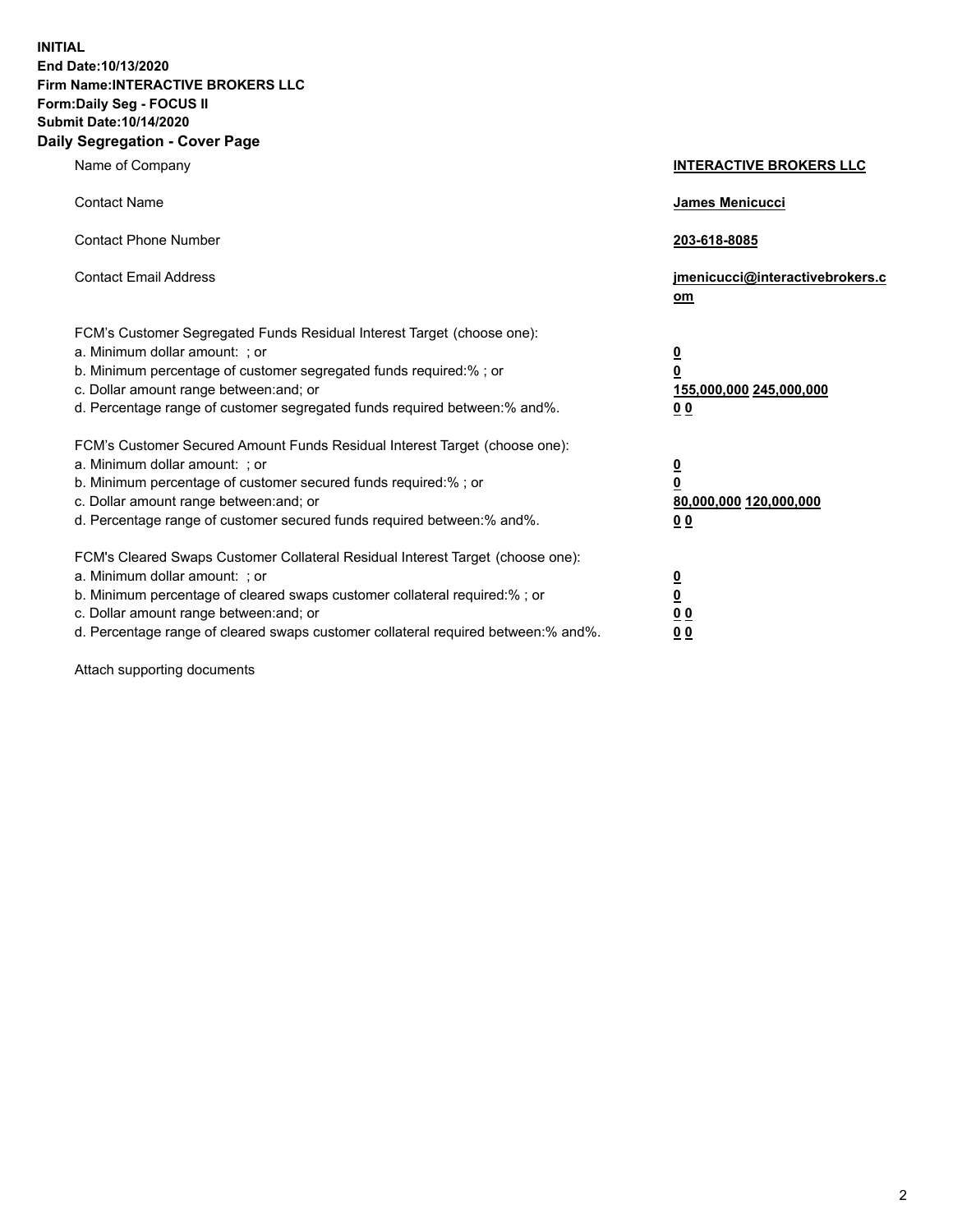## **INITIAL End Date:10/13/2020 Firm Name:INTERACTIVE BROKERS LLC Form:Daily Seg - FOCUS II Submit Date:10/14/2020 Daily Segregation - Secured Amounts**

|     | Daily Segregation - Secureu Amounts                                                                        |                                      |
|-----|------------------------------------------------------------------------------------------------------------|--------------------------------------|
|     | Foreign Futures and Foreign Options Secured Amounts                                                        |                                      |
|     | Amount required to be set aside pursuant to law, rule or regulation of a foreign                           | $0$ [7305]                           |
|     | government or a rule of a self-regulatory organization authorized thereunder                               |                                      |
| 1.  | Net ledger balance - Foreign Futures and Foreign Option Trading - All Customers                            |                                      |
|     | A. Cash                                                                                                    | 571,308,039 [7315]                   |
|     | B. Securities (at market)                                                                                  | $0$ [7317]                           |
| 2.  | Net unrealized profit (loss) in open futures contracts traded on a foreign board of trade                  | 12,172,752 [7325]                    |
| 3.  | Exchange traded options                                                                                    |                                      |
|     | a. Market value of open option contracts purchased on a foreign board of trade                             | 2,755,575 [7335]                     |
|     | b. Market value of open contracts granted (sold) on a foreign board of trade                               | -1,289,651 [7337]                    |
| 4.  | Net equity (deficit) (add lines 1. 2. and 3.)                                                              | 584,946,715 [7345]                   |
| 5.  | Account liquidating to a deficit and account with a debit balances - gross amount                          | 5,888 [7351]                         |
|     | Less: amount offset by customer owned securities                                                           | 0 [7352] 5,888 [7354]                |
| 6.  | Amount required to be set aside as the secured amount - Net Liquidating Equity                             | 584,952,603 [7355]                   |
|     | Method (add lines 4 and 5)                                                                                 |                                      |
| 7.  | Greater of amount required to be set aside pursuant to foreign jurisdiction (above) or line                | 584,952,603 [7360]                   |
|     | 6.                                                                                                         |                                      |
|     | FUNDS DEPOSITED IN SEPARATE REGULATION 30.7 ACCOUNTS                                                       |                                      |
| 1.  | Cash in banks                                                                                              |                                      |
|     | A. Banks located in the United States                                                                      | 52,646,908 [7500]                    |
|     | B. Other banks qualified under Regulation 30.7                                                             | 0 [7520] 52,646,908 [7530]           |
| 2.  | <b>Securities</b>                                                                                          |                                      |
|     | A. In safekeeping with banks located in the United States                                                  | 499,914,000 [7540]                   |
|     | B. In safekeeping with other banks qualified under Regulation 30.7                                         | 0 [7560] 499,914,000 [7570]          |
| 3.  | Equities with registered futures commission merchants                                                      |                                      |
|     | A. Cash                                                                                                    | $0$ [7580]                           |
|     | <b>B.</b> Securities                                                                                       | $0$ [7590]                           |
|     | C. Unrealized gain (loss) on open futures contracts                                                        | $0$ [7600]                           |
|     | D. Value of long option contracts                                                                          | $0$ [7610]                           |
|     | E. Value of short option contracts                                                                         | 0 [7615] 0 [7620]                    |
| 4.  | Amounts held by clearing organizations of foreign boards of trade                                          |                                      |
|     | A. Cash                                                                                                    | $0$ [7640]                           |
|     | <b>B.</b> Securities                                                                                       | $0$ [7650]                           |
|     | C. Amount due to (from) clearing organization - daily variation                                            | $0$ [7660]                           |
|     | D. Value of long option contracts                                                                          | $0$ [7670]                           |
|     | E. Value of short option contracts                                                                         | 0 [7675] 0 [7680]                    |
| 5.  | Amounts held by members of foreign boards of trade                                                         |                                      |
|     | A. Cash                                                                                                    | 132,191,509 [7700]                   |
|     | <b>B.</b> Securities                                                                                       | $0$ [7710]                           |
|     | C. Unrealized gain (loss) on open futures contracts                                                        | 25,336,393 [7720]                    |
|     | D. Value of long option contracts                                                                          | 2,755,575 [7730]                     |
|     | E. Value of short option contracts                                                                         | <u>-1,289,651</u> [7735] 158,993,826 |
|     |                                                                                                            | $[7740]$                             |
| 6.  | Amounts with other depositories designated by a foreign board of trade                                     | $0$ [7760]                           |
| 7.  | Segregated funds on hand                                                                                   | $0$ [7765]                           |
| 8.  | Total funds in separate section 30.7 accounts                                                              | 711,554,734 [7770]                   |
| 9.  | Excess (deficiency) Set Aside for Secured Amount (subtract line 7 Secured Statement<br>Page 1 from Line 8) | 126,602,131 [7380]                   |
| 10. | Management Target Amount for Excess funds in separate section 30.7 accounts                                | 80,000,000 [7780]                    |
| 11. | Excess (deficiency) funds in separate 30.7 accounts over (under) Management Target                         | 46,602,131 [7785]                    |
|     |                                                                                                            |                                      |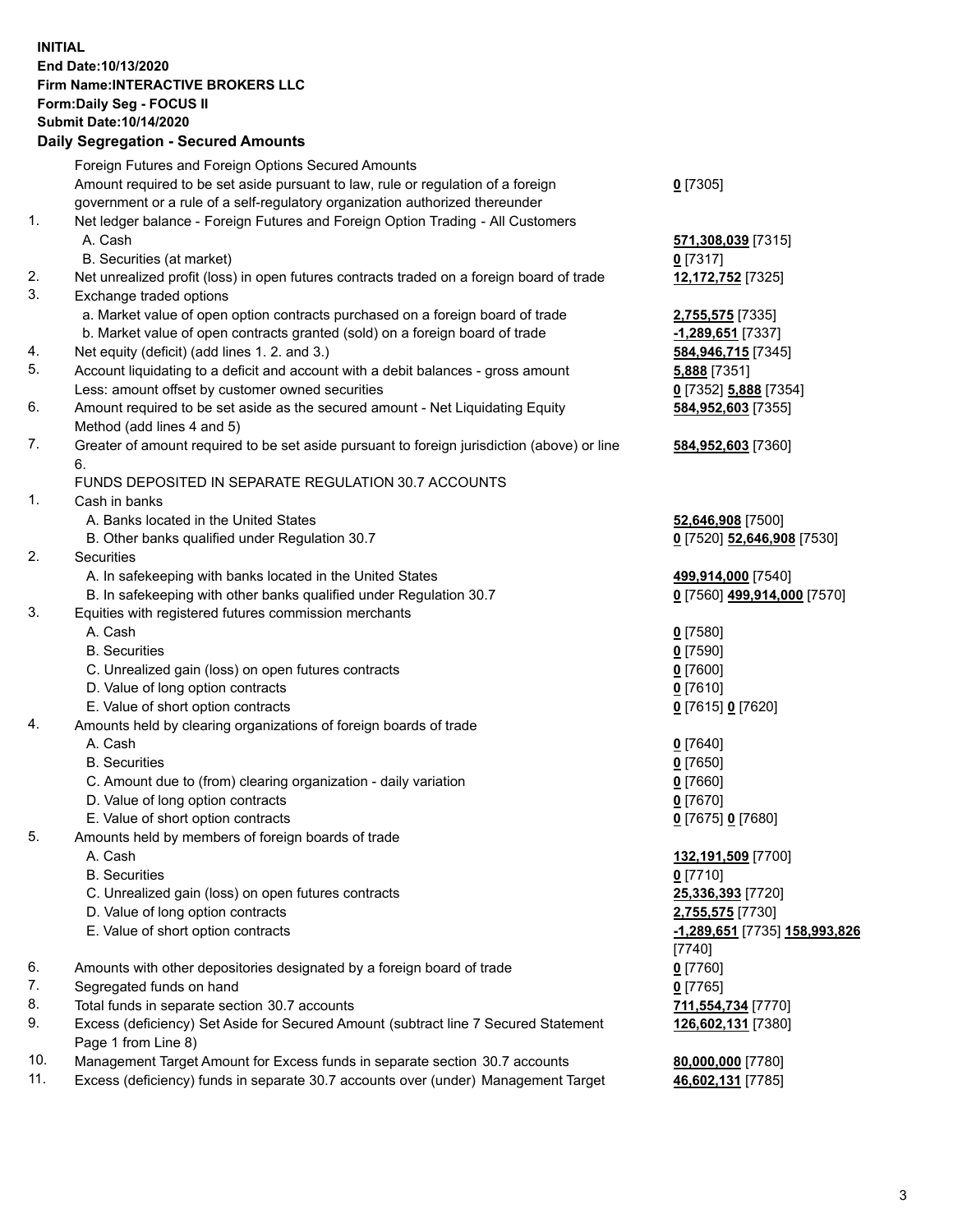**INITIAL End Date:10/13/2020 Firm Name:INTERACTIVE BROKERS LLC Form:Daily Seg - FOCUS II Submit Date:10/14/2020 Daily Segregation - Segregation Statement** SEGREGATION REQUIREMENTS(Section 4d(2) of the CEAct) 1. Net ledger balance A. Cash **5,396,312,141** [7010] B. Securities (at market) **0** [7020] 2. Net unrealized profit (loss) in open futures contracts traded on a contract market **-56,757,347** [7030] 3. Exchange traded options A. Add market value of open option contracts purchased on a contract market **297,493,303** [7032] B. Deduct market value of open option contracts granted (sold) on a contract market **-267,071,797** [7033] 4. Net equity (deficit) (add lines 1, 2 and 3) **5,369,976,300** [7040] 5. Accounts liquidating to a deficit and accounts with debit balances - gross amount **6,168,359** [7045] Less: amount offset by customer securities **0** [7047] **6,168,359** [7050] 6. Amount required to be segregated (add lines 4 and 5) **5,376,144,659** [7060] FUNDS IN SEGREGATED ACCOUNTS 7. Deposited in segregated funds bank accounts A. Cash **1,072,643,603** [7070] B. Securities representing investments of customers' funds (at market) **2,551,321,274** [7080] C. Securities held for particular customers or option customers in lieu of cash (at market) **0** [7090] 8. Margins on deposit with derivatives clearing organizations of contract markets A. Cash **6,040,169** [7100] B. Securities representing investments of customers' funds (at market) **1,919,958,172** [7110] C. Securities held for particular customers or option customers in lieu of cash (at market) **0** [7120] 9. Net settlement from (to) derivatives clearing organizations of contract markets **-2,287,258** [7130] 10. Exchange traded options A. Value of open long option contracts **297,316,983** [7132] B. Value of open short option contracts **-267,028,118** [7133] 11. Net equities with other FCMs A. Net liquidating equity **0** [7140] B. Securities representing investments of customers' funds (at market) **0** [7160] C. Securities held for particular customers or option customers in lieu of cash (at market) **0** [7170] 12. Segregated funds on hand **0** [7150] 13. Total amount in segregation (add lines 7 through 12) **5,577,964,825** [7180] 14. Excess (deficiency) funds in segregation (subtract line 6 from line 13) **201,820,166** [7190] 15. Management Target Amount for Excess funds in segregation **155,000,000** [7194] 16. Excess (deficiency) funds in segregation over (under) Management Target Amount **46,820,166** [7198]

Excess